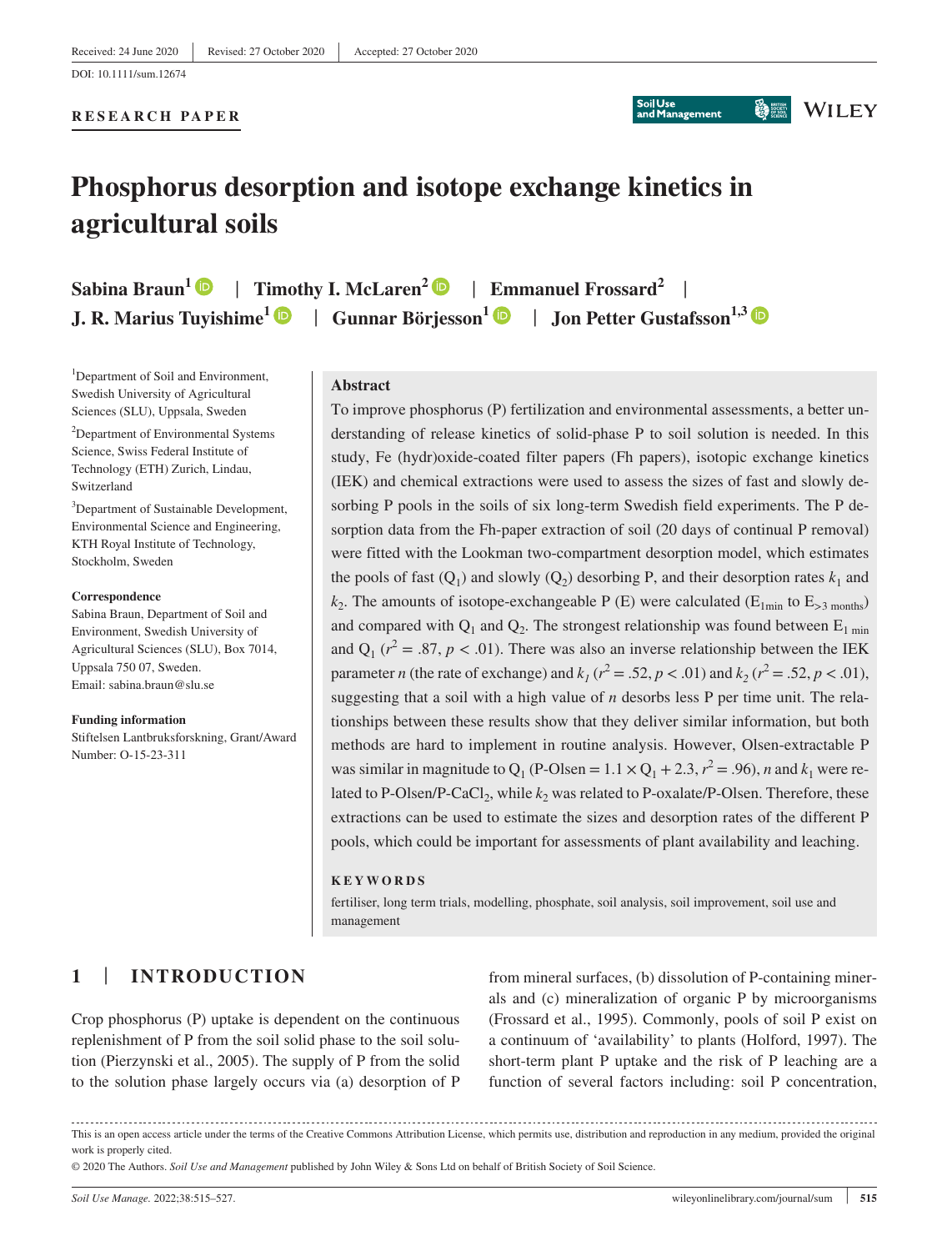**516 WILEY—SoilUse BRAUN ET AL. BRAUN ET AL. BRAUN ET AL.** 

time, P speciation and soil properties such as pH and the mineralogy of the clay fraction (Penn & Camberato, 2019; Pierzynski et al., 2005). Solid-phase P can be divided into a number of different pools and defined by the rate of which it can resupply soil solution P (Fardeau, 1995). The pool of soil P available for plant uptake during a growing season, henceforth referred to as the 'labile' P, is typically evaluated with a single-step chemical extraction method (or 'test'), which differ among regions (Jordan-Meille et al. 2012). A better understanding of the P release from solid to solution, and its connection to soil properties and chemically extractable P fractions, may greatly improve the interpretation of the results from routine methods used to assess both the size of the labile P pool and the risk of P leaching.

As is the case in a number of other countries (e.g. Norway, Hungary, Slovenia, Flanders), the current Swedish guidelines on estimating pools of labile P in surface soils are based on the acid ammonium acetate lactate (pH 3.75, P-AL) extraction (Börling et al., 2017; Egnér et al., 1960). As a result of excessive P fertilizer use, approximately half of the arable land in Sweden has concentrations of labile P in surface soils that are considered 'high' or 'very high' based on current guidelines (Djodjic et al., 2004; Eriksson et al., 2010). However, the P-AL extraction can overestimate the pool of plant-available P in soils with large concentrations of calcium phosphate (Ca-P) (Braun et al., 2019; do Horta et al., 2010; Eriksson et al., 2016). Alternatively, the sodium bicarbonate  $(0.5 \text{ mol} \cdot \text{L}^{-1} \text{ NaHCO}_3$  at pH 8.5) extraction of Olsen (1954) can be used, as is the case in Denmark, England, France and Italy. However, these single-step chemical extraction methods are not able to accurately determine pools of labile P in all soil types, and they do not account for the slow release of P to the soil solution (McLaren et al., 2014).

The release of P from a soil can be described considering three factors: the intensity factor (the concentration of P in solution), the quantity factor (the amount of P that can be released from the soil solid phase and reach the solution within a given time) and the buffer capacity (the ability of a soil to maintain the concentration of P in solution when the quantity varies, e.g. because of fertilization or plant uptake) (Pierzynski et al., 2005). Some information about these factors can be obtained using a combination of chemical extractions, such as dilute  $CaCl<sub>2</sub>$  for the intensity (van Raij, 1998; Six et al., 2012), AL or Olsen for the quantity factor within a growth season (Demaria et al., 2005; van Rotterdam et al., 2012), and the ratio of quantity to intensity to estimate the buffer capacity (Reijneveld et al., 2014; van Rotterdam-Los, 2010). However, before such an approach can be implemented, the suitability of the extraction methods to measure the quantity and intensity factors needs to be validated by kinetic methods.

In general, the amount of desorbable P can be described using two discrete P pools, one fast desorbing pool  $(Q_1)$ ,

#### **Highlights**

- Fh papers and IEK can both be used to estimate the size of the fast desorbing P pool.
- Soils with a high rate of isotopic exchange desorb less P per time unit.
- The amount of Olsen-extractable P was similar in size to the pool of fast desorbing P.
- The P-Olsen/P-CaCl<sub>2</sub> ratio estimates the rate of desorption from the fast desorbing P pool.
- The P-oxalate/P-Olsen ratio estimates the rate of desorption from the slowly desorbing P pool.

which is largely considered to comprise of P bound to the active soil surfaces in direct contact with the soil solution, and one slowly desorbing pool  $(Q_2)$ , which is largely considered to comprise of P-containing minerals and of P that has penetrated into the inner domains of adsorbing particles (Lookman et al., 1995). Each pool has its own P release kinetics, and the sum of the two pools can be approximated with oxalate-extractable P (Frossard et al., 2014; Lookman et al., 1995). Frossard et al. (2014) used a flow-through cell experiment to show that ryegrass was able to take up P from both the  $Q_1$  and  $Q_2$  pools. However, a correct estimation on the size of the fast desorbing P pool is by itself not sufficient to assess the labile P pool, as the release kinetics of more stable P species also needs to be taken into consideration.

'Infinite' P sinks such as Fe (hydr)oxide-coated filter papers (referred hereafter as Fh papers, as ferrihydrite is the most likely mineral phase that forms on these papers) can be used to improve our understanding of the amount of P available for desorption within different time periods and of the soil P buffering capacity across a diversity of soil types (Chardon et al., 1996; McLaren et al., 2014; van Rotterdam et al., 2009, 2012; Sharpley, 1991). If the papers in the soil suspension are continuously replaced, information about long-term desorption can be obtained.

The rates of soil P sorption/desorption can also be studied using isotopic exchange kinetics (IEK) (Aigner et al., 2002; Fardeau, 1995; Frossard et al., 2011), where a small amount of radioactive labelled  $PO_4$  is added to a soil suspension. The removal of the radioactive  $PO_4$  (by exchange with native  $PO<sub>4</sub>$ ) from the soil solution over time is fitted with an IEK model (Fardeau et al. 1985). The fitted parameters from this model can then give information on the P sorption capacity of the soil, the soil solution P turnover  $(K_m)$  and the amount of isotopically exchangeable soil P at a given time (the E value) (Fardeau, 1995; Frossard & Sinaj, 1997; Helfenstein et al., 2018). For agronomic applications, the amount of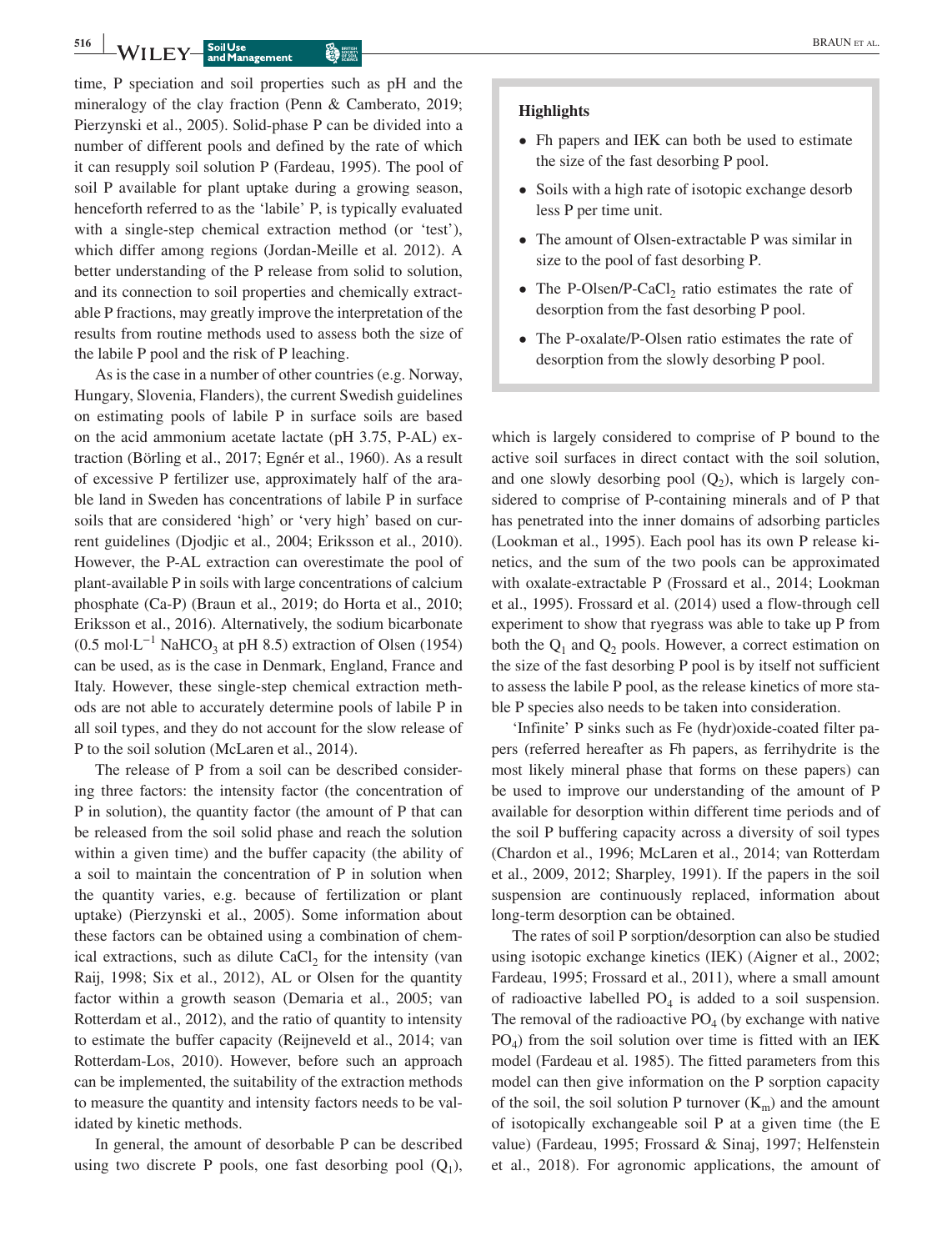exchangeable P can be divided into different compartments, which is defined by the time it takes for P to leave the solid phase and enter the solution (Fardeau, 1995). Commonly,  $E_{1 \text{ min}}$  represents the pool of free P ions that is considered immediately available to plants,  $E_{1 \text{ dav}} - E_{1 \text{ min}}$  represents the amount of P exchangeable during a period considered to be equivalent to the life time of a single root hair or mycorrhizal hyphae, and  $E_{3$ months<sup>-</sup>  $E_{1}$  day represents the amount of P exchangeable during a period considered to be equivalent to the life time of a root system of an annual crop (Frossard & Sinaj, 1997). The amount of P removed by a single Fh paper over 16 hr was shown to be highly correlated with  $E_{1min}$  (Aigner et al., 2002), and the amount of P desorbed after 14 days using a flow-through reactor with dilute  $CaCl<sub>2</sub>$ solution was highly correlated with  $E_{1min}$ ,  $E_{60 min}$  and  $E_{14 \text{ days}}$ (Frossard et al., 2014). Schneider and Morel (2000) estimated the inorganic P that participates in the soil-solution dynamics in a French Haplic Luvisol using both desorption (anion exchange resin) and IEK methods and found these concentrations to be equal. However, no study has compared the kinetics of isotope exchange with the kinetics of desorption in the presence of an infinite sink for P for a wide range of soils. The two kinetic methods used in the current paper are minimally invasive. Further, they provide information on the rate at which P is transferred across the soil–solution interface, and on the amount of sorbed P that may be available for desorption after a given time period. The isotope exchange method is used to assess fluxes of exchangeable P between the solid phase and the solution in a system at steady state, while the Fh paper method assesses the P desorption rate in the presence of an infinite sink. Since both methods are focused on the transfer of P between the solid and solution phases, it may be hypothesized that the information they deliver are similar even though they are based on different principles.

The objective of this paper was to compare the time-dependent release of P to the soil solution using both an infinite sink method (Fh papers) and isotopic exchange kinetics. Further, the results were compared with those obtained using classical soil P extractions, to see whether the latter can provide insights into the short-term P dynamics in soils. Soils were chosen that represent extremes in terms of P status because of long-term P depletion or excessive P inputs.

# **2** | **MATERIALS AND METHODS**

#### **2.1** | **Site background and characterization**

Soil samples were collected from six long-term field experiments located across Sweden, which included the following sites: Ekebo, Fjärdingslöv, Fors, Högåsa, Kungsängen and Vreta Kloster. The sites covered a wide variation in soil properties and soil P status. Selected soil properties are shown in

**EXAUN ET AL. EXAUN ET AL. 517** 

Table 1. All long-term field experiments have been in operation for at least 50 years (Carlgren & Mattsson, 2001). Each experiment consists of treatments with sixteen different combinations of nitrogen (N), potassium (K) and P applications. For this study, soils were sampled from plots with the combination of the highest N fertilization level (an average of 125 kg N ha−1yr−1 for the Fors, Kungsängen, Vreta Kloster and Högåsa soils, and 150 kg N ha−1 yr−1 for the Ekebo and Fjärdingslöv soils), and either the lowest or highest levels of PK fertilization. These plots had received either no P or K fertilizer (A3), or received P and K equal to that removed by the previous crop plus an additional 30  $kg P h a^{-1} yr^{-1}$ and 80 kg K ha<sup> $-1$ </sup> yr<sup> $-1$ </sup> (D3). Fertilizer P was added as single superphosphate (9% P) until 1991 (Ekebo and Fjärdingslöv) or 1994 (other sites), and thereafter as triple superphosphate (20% P). For each field trial, the cumulative net mass balance of P between the start year and 2017 was calculated as the P added as fertilizer minus P removed by harvest. Soil sampling and sample preparation were described in detail by Braun et al. (2019).

Details of soil extraction methods are given in Table 2. All P extractions except total inorganic P were carried out in duplicate, and all extracts were filtered  $(< 0.2 \mu m)$  prior to analysis. The choice of ICP-MS as analytical method for AL was based on the Swedish standard analytical protocol (Börling et al., 2017), and the choice of colorimetric analysis of molybdate-reactive P for Olsen was based on the Danish standard protocol (Rubæk & Kristensen, 2017). To get an idea about the distribution of P between the sorbed and dissolved phases, the P-Olsen/P-CaCl<sub>2</sub> ratio was calculated. Determinations of total carbon and total inorganic carbon (measured after combustion at 550 ºC for 2 hr) were carried out by dry combustion using a LECO TruMac CNS Analyzer.

# **2.2** | **Desorption experiment**

Successive removal of P from soil suspensions using Fh papers was studied for all soils, based on the method of van Rotterdam et al. (2009). Briefly, Whatman no. 100 filter papers were cut into 2  $\times$  5 cm strips, submerged in 0.4 mol⋅L<sup>-1</sup> FeCl<sub>3</sub> solution for 30 s, air-dried for 1 hr and then submerged in 2.68 mol $\cdot$ L<sup>-1</sup> ammonia solution for 30 s. The papers were then rinsed thoroughly with water to remove any loose iron (hydr)oxide particles. A mass of 4 g of air-dried soil was weighed into a 50-mL polypropylene centrifuge tube, which then received 40 ml 0.005 mol⋅L<sup>-1</sup> CaCl<sub>2</sub> solution. Two papers with a total active area of 40  $\text{cm}^2$  were placed in a nylon mesh bag (Chardon et al., 1996), which was then placed in the centrifuge tube. The tubes were shaken for a certain period of time on an endover-end shaker at 20 rpm. The papers were removed and fresh papers were placed in the tubes after 2, 4, 8, 26, 48, 78, 145, 221 and 316 hr of shaking time counted from the start of the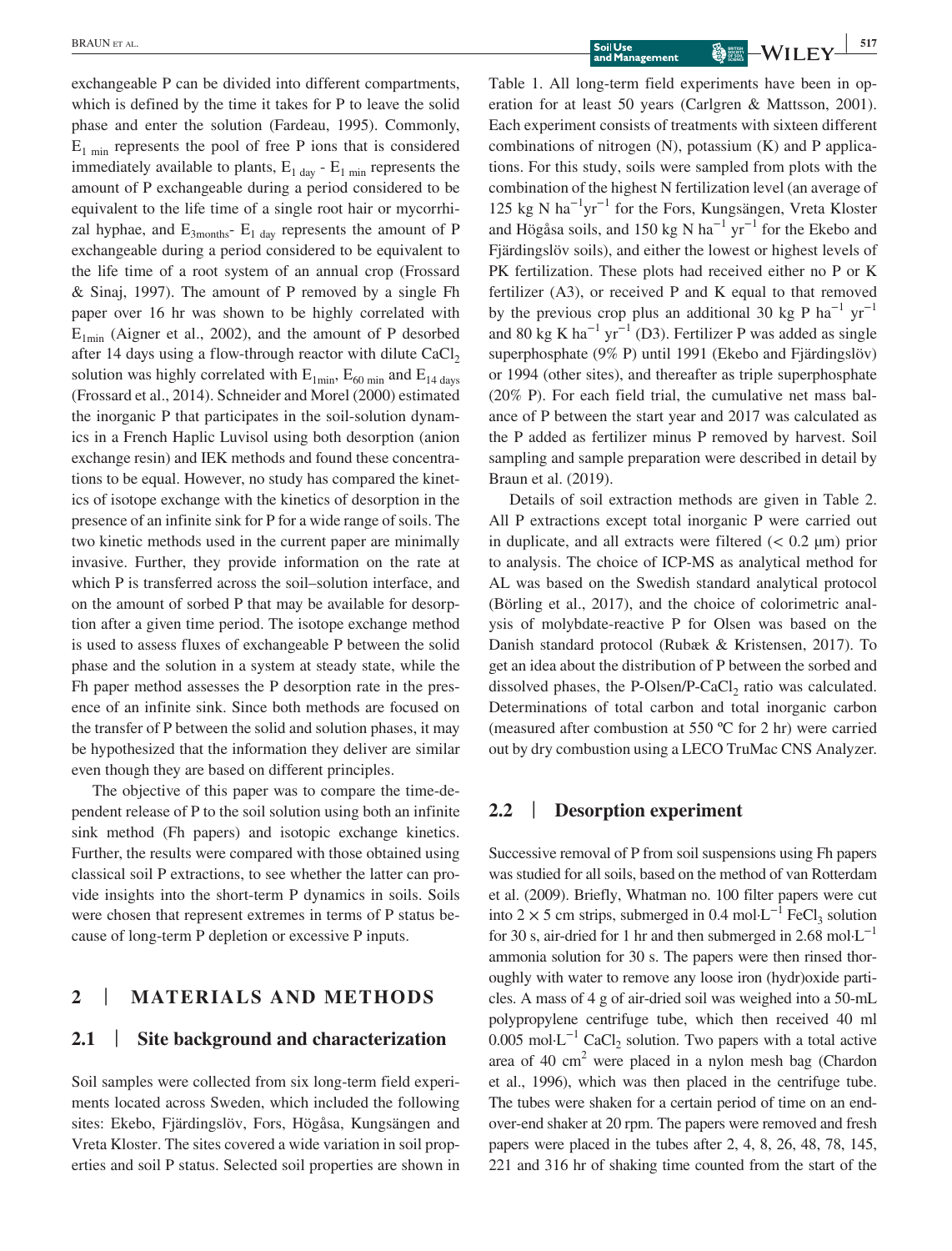#### **TABLE 1** Selected properties of the top soil (0–20 cm) at the investigated sites

|              |                  |      | <b>Clay</b>           | <b>Silt</b> | <b>Sand</b>  | Inorganic<br>$\mathbf C$ | Organic<br>$\mathbf C$ | $\mathrm{Al}_{ox}^{\quad a}$ | Fe <sub>ox</sub> <sup>a</sup> |                 |
|--------------|------------------|------|-----------------------|-------------|--------------|--------------------------|------------------------|------------------------------|-------------------------------|-----------------|
| Location     | <b>Treatment</b> | pH   | % of mineral fraction |             | $g\ kg^{-1}$ |                          | mmol $kg^{-1}$         |                              | FAO soil order <sup>b</sup>   |                 |
| Ekebo        | A <sub>3</sub>   | 6.87 | 14.7                  | 36.6        | 48.8         | <1                       | 24.2                   | 62.6                         | 39.5                          | Haplic Phaeozem |
|              | D <sub>3</sub>   | 6.84 | 13.9                  | 36.5        | 49.6         | <1                       | 23.4                   | 94.2                         | 37.2                          |                 |
| Fjärdingslöv | A <sub>3</sub>   | 6.98 | 17.7                  | 26.9        | 55.5         | <1                       | 12.3                   | 30.8                         | 37.8                          | Haplic Phaeozem |
|              | D <sub>3</sub>   | 6.88 | 16.0                  | 25.8        | 58.2         | <1                       | 18.4                   | 29.8                         | 25.1                          |                 |
| Fors         | A <sub>3</sub>   | 8.33 | 16.6                  | 58.2        | 25.4         | 4.7                      | 15.6                   | 30.7                         | 25.2                          | Calcaric        |
|              | D <sub>3</sub>   | 7.73 | 15.0                  | 59.0        | 26.1         | 7.7                      | 17.1                   | 30.4                         | 29.3                          | Phaeozem        |
| Högåsa       | A <sub>3</sub>   | 5.82 | 6.25                  | 16.8        | 77.0         | <1                       | 19.2                   | 67.8                         | 53.5                          | Arenic Umbrisol |
|              | D <sub>3</sub>   | 6.29 | 7.40                  | 23.1        | 69.6         | <1                       | 20.6                   | 86.2                         | 56.9                          |                 |
| Kungsängen   | A <sub>3</sub>   | 6.59 | 55.0                  | 41.8        | 3.30         | <1                       | 22.3                   | 54.1                         | 162                           | Gleyic Cambisol |
|              | D <sub>3</sub>   | 6.56 | 53.6                  | 43.1        | 3.35         | <1                       | 20.7                   | 55.9                         | 176                           |                 |
| Vreta        | A <sub>3</sub>   | 6.78 | 41.4                  | 51.3        | 7.3          | <1                       | 18.7                   | 59.9                         | 29.2                          | Haplic Phaeozem |
| Kloster      | D <sub>3</sub>   | 6.82 | 48.6                  | 42.6        | 8.9          | <1                       | 20.2                   | 63.6                         | 32.4                          |                 |

 ${}^{\rm a}$ Al<sub>ox</sub> = oxalate-extractable Al, Fe<sub>ox</sub> = oxalate-extractable Fe. For references see Table 2.

b Kirchmann et al., 1999; Ekebo and Fjärdingslöv), Kirchmann (1991; Fors and Kungsängen), Kirchmann et al. (2005; Högåsa and Vreta Kloster).

| <b>Extractants</b>                                                                                                                  | <b>Duration of</b><br>extraction | L:S<br>ratio <sup>a</sup> | <b>Analytical method of</b><br>P measurement | <b>Reference</b>            |
|-------------------------------------------------------------------------------------------------------------------------------------|----------------------------------|---------------------------|----------------------------------------------|-----------------------------|
| CaCl <sub>2</sub><br>$(0.005 \text{ mol} \cdot \text{L}^{-1})$                                                                      | 2 <sub>hr</sub>                  | 10                        | <b>ICP-MS</b>                                | Houba et al., $(2000)$      |
| Olsen $(0.5 \text{ mol L}^{-1})$<br>NaHCO <sub>3</sub> , pH $8.5$ )                                                                 | 0.5 <sub>hr</sub>                | 20                        | Molybdenum blue                              | Olsen, (1954)               |
| AL $(0.01 \text{ mol} \cdot \text{L}^{-1})$<br>acid ammonium<br>lactate and<br>0.4 mol $\cdot$ L $^{-1}$ acetic<br>acid, $pH$ 3.75) | 4 hr                             | 20                        | <b>ICP-MS</b>                                | Egnér et al., (1960)        |
| Oxalate<br>$(0.2 \text{ mol} \cdot \text{L}^{-1})$<br>oxalate buffer, pH<br>3.0)                                                    | 4 <sub>hr</sub>                  | 100                       | <b>ICP-OES</b>                               | van<br>Reeuwijk, $(1995)$   |
| Total inorganic<br>$P(0.5 \text{ mol} \cdot L^{-1})$<br>$H_2SO_4$ on non-<br>ashed soils)                                           | 16 <sub>hr</sub>                 | 50                        | Malachite green                              | Walker and<br>Adams, (1958) |

**TABLE 2** The soil phosphorus (P) extraction techniques used in the study

a Liquid to soil ratio based on weight.

experiment. After 481 hr, the experiment was stopped and the last papers removed. Removed papers were rinsed with water and then submerged in 40 ml of 0.1 mol⋅L<sup>-1</sup> H<sub>2</sub>SO<sub>4</sub> solution and shaken for 1 hr to dissolve all P (van Rotterdam et al., 2009). In the eluents, molybdate-reactive P was determined using a Seal AA3 AutoAnalyzer (Seal Analytical, Germany). An initial pilot study was carried out to determine the P sorption capacity of the Fh papers, which involved Fh papers and solution P concentrations of 50 and 500  $\mu$ g P L<sup>-1</sup>. The Fh papers recovered between 95% and 100% of the added solution P.

Phosphorus desorption was described by using the model of Lookman et al. (1995), in which the desorption kinetics is described using two discrete pools:

$$
Q_{des} (t) = Q_1 (1 - e^{-k_1 t}) + Q_2 (1 - e^{-k_2 t}) \tag{1}
$$

where  $Q_1$  and  $Q_2$  are the amounts of fast and slow desorbing P (mg P kg<sup>-1</sup> air-dried soil), respectively,  $k_1$  is the rate of desorption per hour of P from  $Q_1$ , and  $k_2$  is the rate of desorption per hour of P from  $Q_2$ . The sum of  $Q_1$  and  $Q_2$  was set equal to the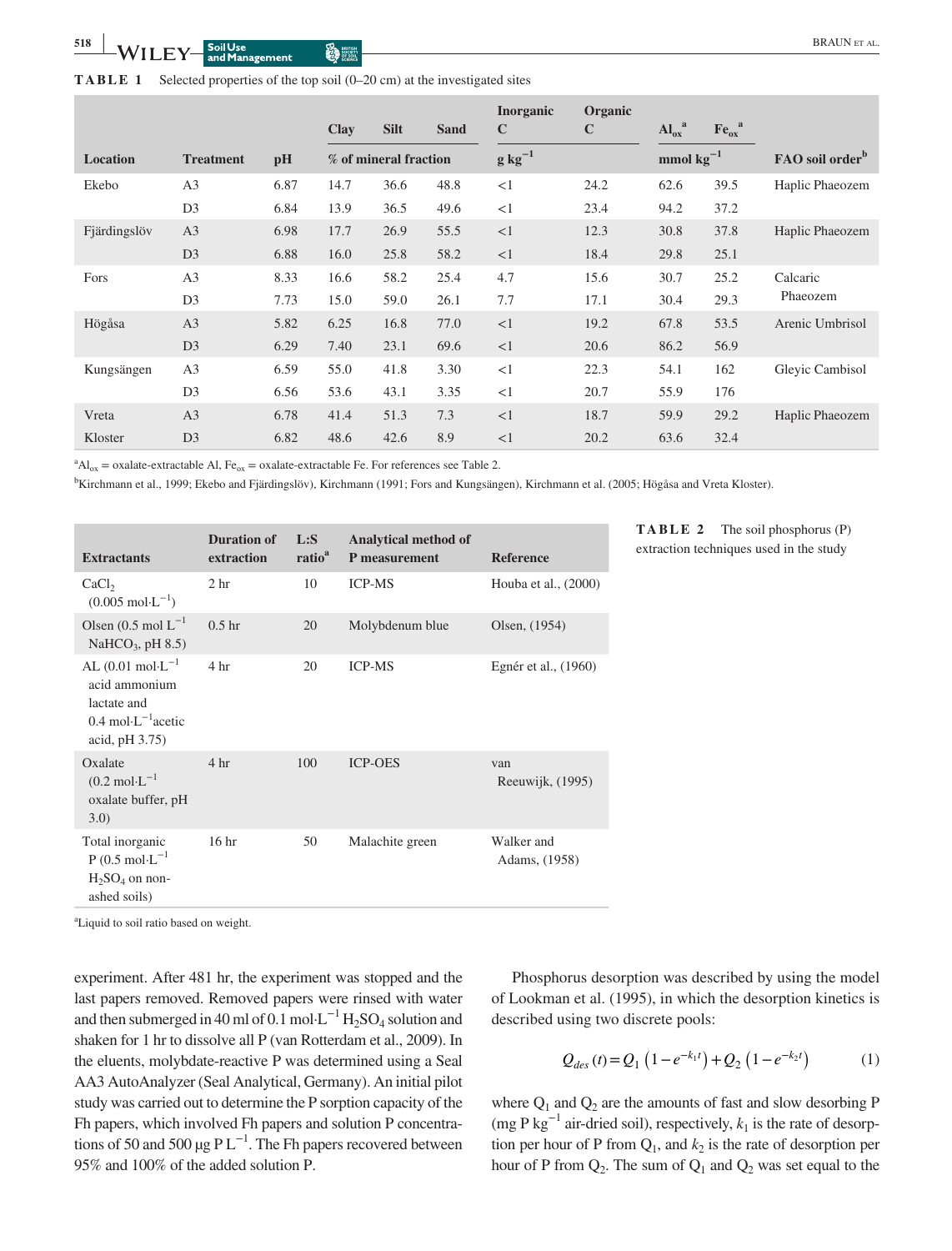**Location Net P balance** P-CaCl<sub>2</sub> **P-Olsen P-AL P-ox P-inorg P-Olsen/ P**-caCl<sub>2</sub> **mg P** kg<sup>-1</sup> **P**-caCl<sub>2</sub> *P*-caCl<sub>2</sub> Ekebo A3 −535 0.06 (0.001) 6.40 (1.76) 33.0 (6.68) 383 (7.9) 246 107  $D3$  1559 1.03 (0.010) 56.0 (12.69) 258 (2.76) 788 (29.9) 638 54.2 Fjärdingslöv A3 −482 0.06 (0.001) 2.08 (0.35) 11.2 (8.33) 139 (1.2) 145 35.0 D3 1681 5.44 (0.245) 59.1 (5.29) 207 (6.25) 396 (8.3) 447 10.9 Fors A3 −526 0.17 (0.012) 5.48 (0.23) 164 (29.38) 473 (7.3) 725 33.0 D3 1578 11.3 (0.496) 84.5 (14.21) 306 (7.89) 641 (0.4) 925 7.45 Högåsa A3 −335 0.11 (0.002) 16.7 (1.06) 36.9 (0.87) 406 (0.1) 308 154 D3 1,453 1.17 (0.024) 67.7 (0.35) 157 (2.02) 663 (1.8) 552 57.9 Kungsängen A3 −530 0.10 (0.015) 10.1 (0.12) 34.0 (1.04) 502 (2.1) 462 103 D3 1,497 4.84 (0.421) 123.1 (0.47) 235 (14.99) 934 (26.5) 896 25.5 Vreta Kloster A3 −453 0.09 (0.003) 2.33 (0.70) 43.6 (0.94) 326 (5.3) 309 25.1 D3 1,485 7.86 (0.110) 87.2 (1.88) 205 (7.88) 622 (6.0) 742 11.1

**TABLE 3** Cumulative net mass balance of P (P added as fertilizer – P removed by harvest) and extractable P fractions of the top soil (0–20 cm), standard deviations are shown in parentheses

*Note:*  $P$ -ox = oxalate-extractable  $P$ ,  $P$ -inorg =  $H_2SO_4$ -extractable  $P$ .

amount of P extracted by ammonium oxalate, P-ox (Lookman et al., 1995):

$$
Q_1 + Q_2 = P - \alpha x \tag{2}
$$

Parameter fitting for the Lookman model was carried out using the PEST software, which uses a Gauss–Marquardt– Levenberg algorithm to minimize the weighted sum of squared differences between the model and the observed data (Doherty, 2010).

# **2.3** | **Isotope exchange kinetics**

Isotopically exchangeable P was determined using the method described in Fardeau (1995). Briefly, 10 g air-dried soil was weighed into a 250 ml Nalgene bottle, which then received 99 ml of water. The bottles were shaken for 16 hr on an end-over-end shaker and then placed on a magnetic stirring plate. Each bottle then received a 1 ml aliquot of a carrier-free  ${}^{33}PO_4$  solution containing ~ 0.1 MBq mL<sup>-1</sup>. After 1, 4, 10, 30, 60 and 90 min following the addition of the radiotracer, approximately 2 ml of the soil suspension was removed with a syringe and filtered (0.2  $\mu$ m). The filtrate was measured for its <sup>33</sup>P activity using a scintillation counter, and molybdate-reactive P was determined using the malachite green method (Ohno & Zibilske, 1991).

The decrease of radioactivity in solution as a function of time can be described as follows (Fardeau, 1995):

$$
\frac{r(t)}{R} = m.\left\{t + m^{\frac{1}{n}}\right\}^{-n} + \frac{r(\infty)}{R}
$$
 (3)

$$
\frac{r(\infty)}{R} = \frac{C_P}{P_{max}}\tag{4}
$$

where  $R$  is the total amount of added radioactivity (MBq), *r(t)* is the radioactivity in solution at time *t* (MBq),  $r(\infty)$  is the radioactivity remaining in solution at infinity (MBq), *t* is the time in minutes, *m* and *n* are parameters determined by nonlinear regression,  $C_p$  is water-extractable P (mg P kg<sup>-1</sup>) soil) and P<sub>max</sub> is P extractable either with 0.2 mol⋅L<sup>-1</sup> oxalate buffer or with 0.5 mol  $L^{-1}$  H<sub>2</sub>SO<sub>4</sub> (mg P  $L^{-1}$ ) on dry soil samples (mg P kg<sup>-1</sup> soil). The quantity  $E(t)$  (mg P kg<sup>-1</sup> soil), that is the isotopically exchangeable P at time *t*, can then be calculated using the following equation (Frossard & Sinaj, 1997):

$$
E(t) = C_p \cdot \frac{R}{r(t)}\tag{5}
$$

Two sets of calculations were performed, one in which P-ox was used as a representation of the total pool of exchangeable P ( $P_{max}$ ), and one in which  $P_{max}$  was represented by P-inorg (total inorganic P, see Table 2), in agreement with Frossard et al. (1994). The difference between the two calculation methods was small. To be comparable with the results obtained by the Lookman model, the values calculated with P-ox were used for all comparisons.

# **2.4** | **Statistical analyses and graphics**

The Fh paper experiments were carried out in duplicate, whereas the IEK experiments were not duplicated because of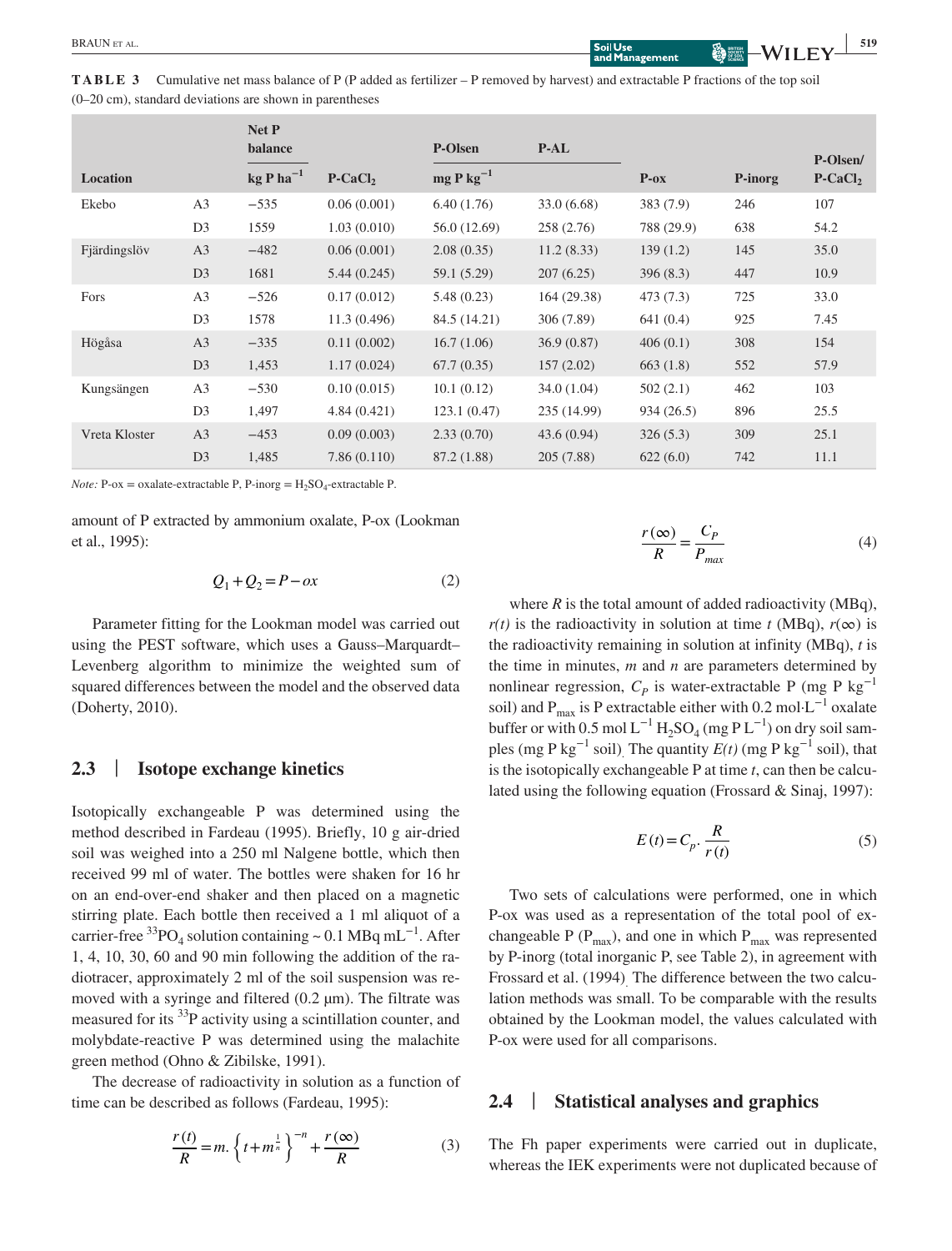**520 WILEY—SoilUse**<br>**EXAUNEY—SoilUse**<br>**EXAUNEY—SoilUse** 

time constraints. However, one soil sample from each location was tested in triplicate to assess the variation between replicates, including an internal soil standard, which revealed minor differences (Appendix S1: Table S1). Regression analysis was made by calculation of Pearson's correlation coefficient *r*. A two-sided *t* test was used to check whether *r* was significantly different than zero. The difference in E values calculated with  $P_{max}$  set to either P-ox or P-inorg, and the differences in model parameter values between treatments, were tested with a paired *t* test. Data analysis and parameter fitting were made in R (R Studio Team 2016), PEST (Doherty, 2010) and in Microsoft Excel 2016.

#### **3** | **RESULTS**

### **3.1** | **Soil characteristics**

Soils collected across the six field sites had a wide variation in soil properties (Table 1). The cumulative net mass P balances between the start of the field trial and 2017 were between −535 and  $-335$  kg P ha<sup>-1</sup> for the A3 treatments, and between 1,453 and 1681 kg P ha<sup> $-1$ </sup> for the D3 treatments (Table 3), suggesting considerable soil accumulation of P in the D3 treatments, and P depletion in the A3 treatments, which is in agreement with previously reported results from soil P extractions (Bergström et al., 2015). Soils from the Kungsängen and Vreta Kloster field sites were dominated by clay, whereas soils from the other field sites were sandy or silty loam. The pH of the sampled plots ranged between 5.8 and 8.3. Concentrations of inorganic C were low except at Fors, which contained calcium carbonate. Fors also had the highest concentrations of  $CaCl<sub>2</sub>-$  and  $AL$ extractable P for both the unfertilized and fertilized treatments (Table 3), and it was the only soil with a pH higher than 7. By contrast, Högåsa had the highest concentration of P-Olsen for the unfertilized treatments, and it was also the most acidic (pH 5.8–6.3) of the soils included in this study. For the fertilized treatments, the highest concentration of P-Olsen was found at Kungsängen.

Concentrations of P-ox in the 0–20 cm soil layer ranged from 139 to 502 mg  $kg^{-1}$  for the unfertilized treatments and from 396 to 934 mg  $kg^{-1}$  for the fertilized treatments. For both treatments, Fjärdingslöv had the lowest concentration of P-ox while Kungsängen had the highest. The ratio P-Olsen/P- $CaCl<sub>2</sub>$  ratio was between 2.0 and 4.4 times higher in the unfertilized treatment than in the fertilized treatment for all soils (Table 3).

## **3.2** | **Phosphorus desorption**

The cumulative desorption of P over a time period of 20 days for the unfertilized and fertilized treatments is

shown in Figure 1. For the unfertilized treatments, the total amount of desorbable P removed by the Fh papers (P-Fh) ranged from 8.9 to 27 mg P kg<sup>-1</sup> soil, and for the fertilized treatments, it ranged from 99 to 200 mg P kg<sup>-1</sup> soil. For all soils, more than 50% of total P-Fh was removed during the first five days, and at least 80% of total P-Fh was removed after a further 7 days. The difference between the fertilized and unfertilized treatments in the proportion of P-Fh removed at each time was minor across all soils, except for that at Fors where a larger percentage of P-Fh was removed early in the experiment for the fertilized treatment (Appendix S1: Figure S1). During the first three days of the Fh paper experiment, the relationship between time and the amount of P removed was nonlinear and had a steeper slope reflecting a rapid release of P during this phase. Afterwards, the rate of P removed by the Fh paper was reduced and took a linear form. No plateau was reached for the P removal within the 481-hr experiment.

The parameters  $Q_1$ ,  $Q_2$ ,  $k_1$  and  $k_2$  of the two-compartment Lookman model are presented in Table 4. There was a close 1:1 relationship between the Lookman model parameter  $Q_1$ and P-Olsen ( $r^2$  = .96,  $p$  < .001, Figure 2a) and a weaker but still significant relationship between  $Q_1$  and P-AL ( $r^2 = .63$ ,  $p < .01$ , Figure 2b) across all soils. The fast desorbing pool  $Q_1$  was not related to any soil properties, but the slow desorbing pool  $Q_2$  was related to the sum Al-ox + Fe-ox and to the soil organic C content (linear and power,  $r^2 = .35$  and 0.47, respectively,  $p < .05$ ). The  $r^2$  and  $p$  values for all relationships between the Lookman parameters and both soil properties and IEK parameters can be found in Appendix S1: Tables S3 and S4.

The amount of P removed by the Fh papers did not exceed  $Q_1$  until at the earliest 55 hr of shaking, and after 125 hr, the amount of P removed exceeded  $Q_1$  for all samples. Long-term fertilization was found to affect the size of the  $Q_1$  and  $Q_2$  pools disproportionately. The percentage of  $Q_1$  ranged between 1% and 3% of P-ox in the unfertilized treatments, and between 4% and 13% of P-ox in the fertilized treatments. The Fors soil had the largest proportional increase of  $Q_1$  (from 1% to 13% of P-ox), and Ekebo the smallest (from 2% to 4%). Both  $Q_1$  and  $Q_2$  where related to the net mass P balance, but with a much stronger relationship for  $Q_1$  (linear,  $r^2 = .70$ ,  $p < .001$  for  $Q_1$  and  $r^2 = .41$ ,  $p < .05$  for  $Q_2$ ).

The desorption rate for the fast desorbing pool,  $k_1$ , was consistently much higher than for the slowly desorbing pool,  $k_2$ . Additionally,  $k_1$  was related to the ratio of organic C to Al-ox + Fe-ox (linear,  $r^2 = .72$ ,  $p < .001$ ), inversely related to Al-ox + Fe-ox (power,  $r^2 = .64$ ,  $p < .01$ ) and inversely related to the P-Olsen/P-CaCl<sub>2</sub> ratio (power,  $r^2 = .67$ ,  $p < .01$ , Figure 3a). Finally,  $k_2$  was related to the net mass P balance (linear,  $r^2 = .86$ ,  $p < .001$ ) and inversely related to P-ox/P-Olsen (linear,  $r^2 = .91$ ,  $p < .001$ ).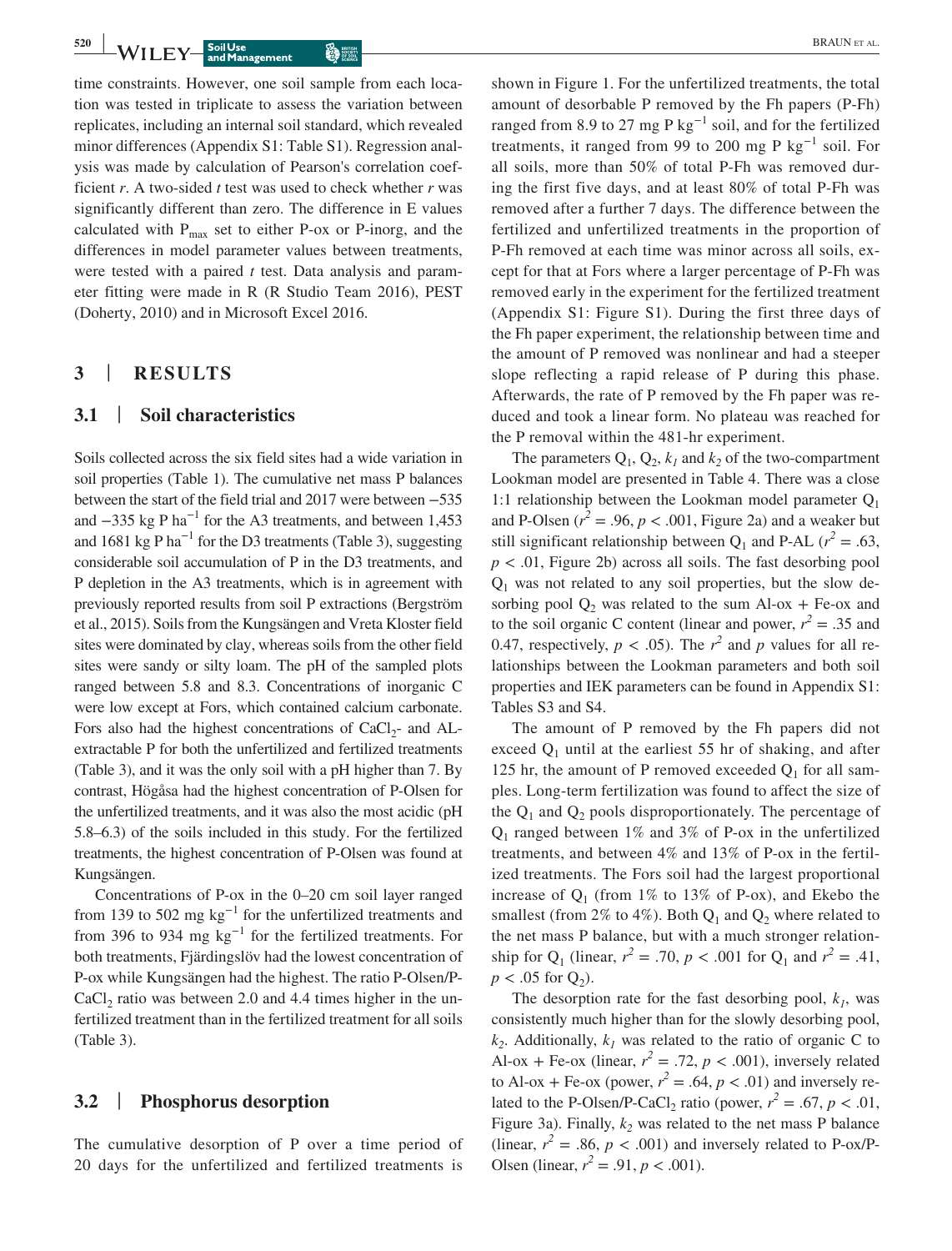**FIGURE 1** Cumulative P removal by Fh papers over a period of 481 hr in the 0–20 cm soil layer of unfertilized and fertilized treatments of six field sites located in Sweden. Filled circles show the cumulative removal of P by Fh papers (each symbol represents a paper). The black line (solid) shows the best fit for the Lookman model. The blue line (long dash) represents the measured P-AL whereas the grey line (short dash) depicts the measured P-Olsen value. For the unfertilized Fors site, the P-AL value is outside the scale of the y axis  $(164.2 \text{ mg } P \text{ kg}^{-1} \text{ soil})$ 



#### **3.3** | **Isotopically exchangeable phosphorus**

The parameters of the IEK model and the calculated E values for  $P_{max}$  = P-ox are presented in Table 5 (for  $P_{\text{max}} = P$ -inorg see Appendix S1: Table S2), and the  $r^2$ and *p* values for all relationships between the IEK parameters and both soil properties and the pools and desorption rates from the Lookman model are found in Appendix S1: Tables S5 and S6. Consistently, fertilized treatments had higher values for  $C_p$ , *m* and E, and lower values for *n*, compared with the corresponding values from the unfertilized treatment ( $p < .05$ ). The E<sub>1 min</sub> was related to Q<sub>1</sub> (power,  $r^2 = .87$ ,  $p < .01$ ), and  $E_{1 \text{ day}} - E_{1 \text{ min}}$  was related to both  $Q_1$  and  $Q_2$  (power and linear,  $r^2 = .75$  and 0.65, respectively,  $p < .01$ ). Further, for all soils except the fertilized treatment at the Fors site,  $E_{1 \text{ day}}-E_{1 \text{ min}}$  was larger than  $Q_1$ . There was a relationship between  $E_3$  months- $E_1$  day and  $Q_2$ (linear,  $r^2 = .57$ ,  $p < .01$ ). Additionally, both were related to Al-ox  $+$  Fe-ox and to organic C, suggesting that they are in part controlled by similar soil properties. There was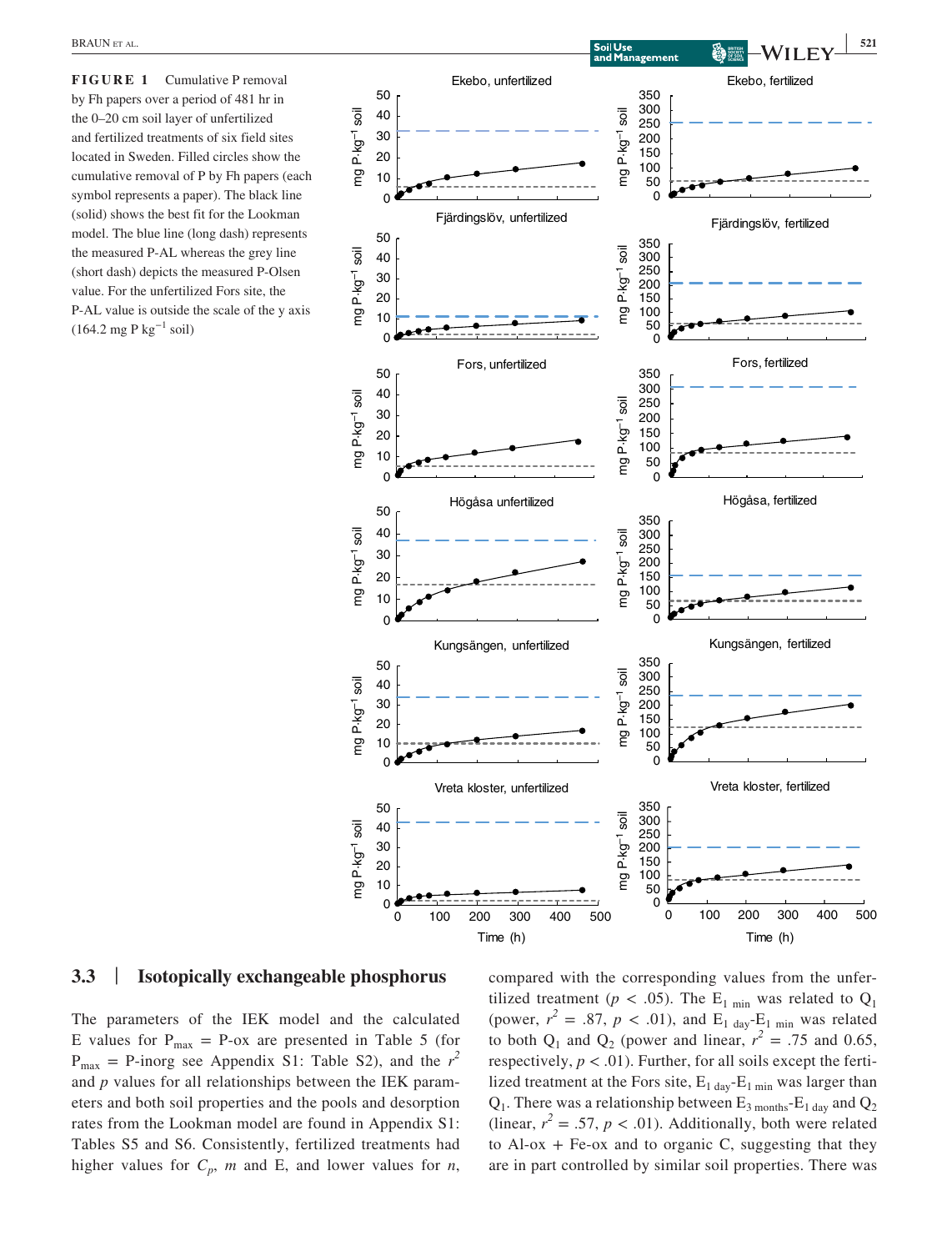| Location      |                | $Q_1$ (mg kg <sup>-1</sup> ) | $Q_2$ (mg kg <sup>-1</sup> ) | $\ln k_1 (\text{h}^{-1})$ | $\ln k_2$ (h <sup>-1</sup> ) | $R^2$ |
|---------------|----------------|------------------------------|------------------------------|---------------------------|------------------------------|-------|
| Ekebo         | A3             | 8.1<br>(5.6, 10.5)           | 375<br>(373, 378)            | $-3.7$<br>$(-4.3, -3.1)$  | $-9.7$<br>$(-10.1, -9.4)$    | 0.991 |
|               | D <sub>3</sub> | 34.7<br>(27.3, 42.1)         | 754<br>(746, 761)            | $-3.5$<br>$(-4.0, -3.0)$  | $-8.5$<br>$(-8.7, -8.4)$     | 0.997 |
| Fjärdingslöv  | A <sub>3</sub> | 4.3<br>(3.4, 5.3)            | 135<br>(134, 136)            | $-3.4$<br>$(-3.6, -2.9)$  | $-9.4$<br>$(-9.7, -9.1)$     | 0.995 |
|               | D <sub>3</sub> | 46.8<br>(38.1, 55.4)         | 350<br>(341, 358)            | $-2.7$<br>$(-3.2, -2.1)$  | $-7.8$<br>$(-8.1, -7.6)$     | 0.985 |
| Fors          | A3             | 6.8<br>(5.6, 7.7)            | 466<br>(465, 467)            | $-2.9$<br>$(-3.4, -2.3)$  | $-9.8$<br>$(-10.0, -9.7)$    | 0.993 |
|               | D <sub>3</sub> | 86.4<br>(76.2, 96.6)         | 554<br>(544, 564)            | $-2.9$<br>$(-3.3, -2.6)$  | $-8.4$<br>$(-8.7, -8.1)$     | 0.992 |
| Högåsa        | A3             | 11.2<br>(8.7, 13.6)          | 395<br>(393, 398)            | $-4.0$<br>$(-4.4, -3.6)$  | $-9.3$<br>$(-9.5, -9.1)$     | 0.998 |
|               | D <sub>3</sub> | 49.6<br>(38.1, 60.7)         | 613<br>(602, 625)            | $-3.4$<br>$(-4.0, -2.9)$  | $-8.3$<br>$(-8.5, -8.0)$     | 0.994 |
| Kungsängen    | A3             | 8.7<br>(6.8, 10.5)           | 494<br>(492, 496)            | $-3.9$<br>$(-4.3, -3.5)$  | $-10.2$<br>$(-10.5, -9.9)$   | 0.997 |
|               | D <sub>3</sub> | 113<br>(84.2, 142)           | 821<br>(792, 850)            | $-3.8$<br>$(-4.3, -3.4)$  | $-8.3$<br>$(-8.7, -7.9)$     | 0.995 |
| Vreta kloster | A3             | 4.7<br>(4.0, 7.7)            | 322<br>(319, 322)            | $-3.1$<br>$(-3.5, -2.7)$  | $-10.7$<br>$(-11.0, -10.4)$  | 0.991 |
|               | D3             | 73.4<br>(60.4, 96.6)         | 548<br>(525, 561)            | $-2.9$<br>$(-3.4, -2.4)$  | $-8.2$<br>$(-8.5, -7.8)$     | 0.986 |

**TABLE 4** Fitted desorption parameters  $k_1$ ,  $k_2$ ,  $Q_1$  and  $Q_2$  with 95% confidence intervals for the Lookman model according to PEST

also a strong relationship between  $E_{>3 \text{ months}}$  and  $Q_2$  (linear,  $r^2 = .84, p < .001$ ).

Regarding the parameters that are related to the mass transfer rates of P, there was an inverse relationship between the IEK parameter *n* and the rate of desorption from both the fast and the slowly desorbing P pools  $k_l$  (linear,  $r^2 = .53$ ,  $p < .01$ , Figure 4a) and  $k_2$  (linear,  $r^2 = .52$ ,  $p < .01$ , Figure 4b). There was also an inverse relationship between  $n$  and  $Q_1$  (linear,  $r^2 = .52$ ,  $p < .01$ ), a relationship between *m* and Q<sub>1</sub> (power,  $r^2$  = .40, *p* < .05) and another relationship between  $C_p$  and Q<sub>1</sub> (power,  $r^2 = .91$ ,  $p < .001$ ).

As for the relationships between IEK parameters and extractable P, there was a relationship between *n* and the P-Olsen/P-CaCl<sub>2</sub> ratio (power,  $r^2 = .87$ ,  $p < .01$ , Figure 3b). Additionally, the soil properties pH, organic C, Al-ox, Fe-ox and the ratio of organic C to  $Al-ox + Fe-ox$  all had significant relationships to various E values  $(r^2$ - and p values in Appendix S1: Tables S5 and S6).



**FIGURE 2** The amount of fast desorbing  $P$ ,  $Q_1$ , derived from the Lookman model versus (a) P-Olsen and (b) P-AL. Filled circles represent treatments that received P fertilizer (D3), and unfilled circles represent treatments with no P fertilizer (A3)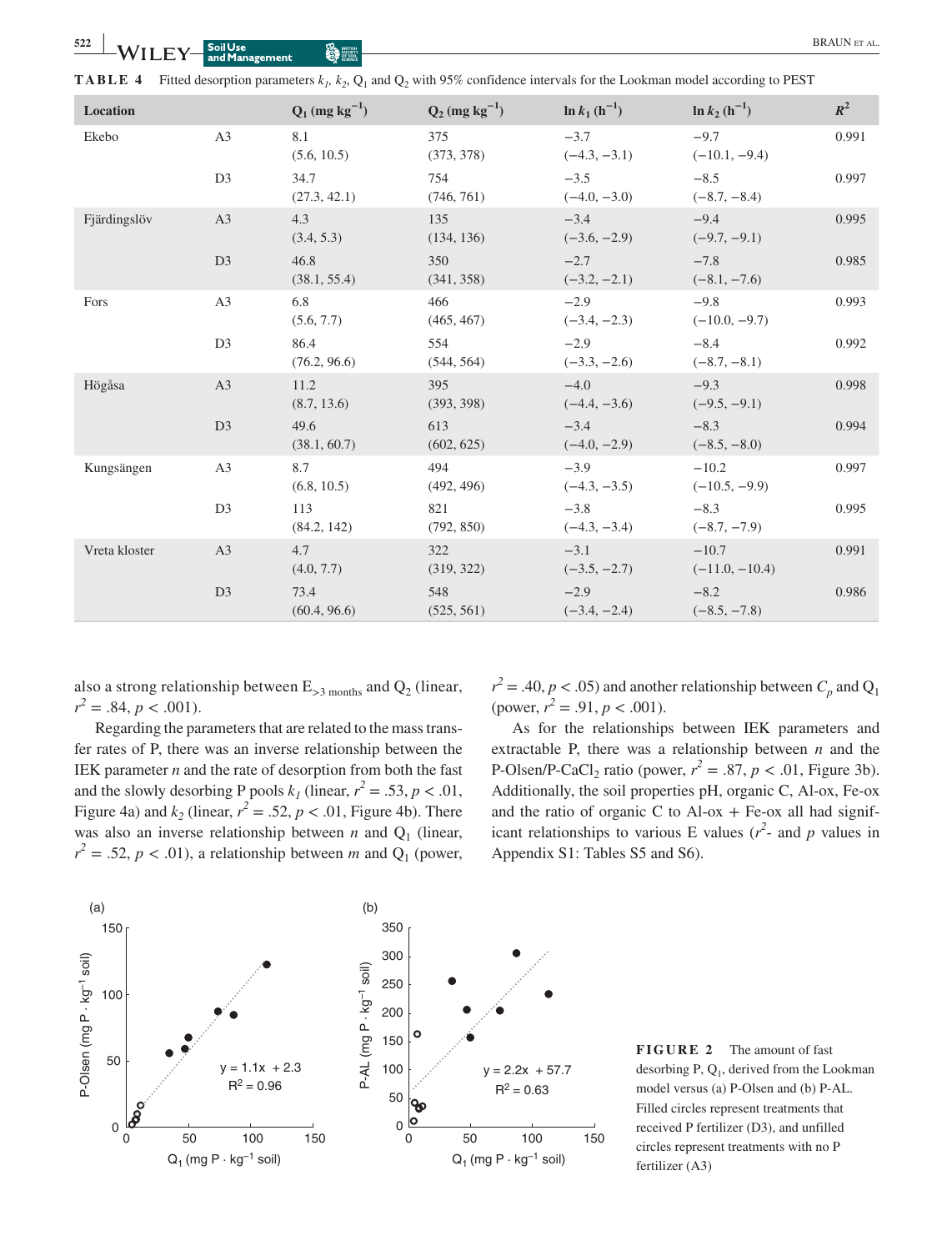

**FIGURE 3** The ratio of P-Olsen/P-CaCl<sub>2</sub> as related to (a) the  $k_1$  parameter of the Lookman model (Equation 2) and (b) the IEK parameter *n* (Equation 4). Circles denote unfertilized treatments, and triangles denote fertilized treatments

# **4** | **DISCUSSION**

# **4.1** | **The relationships between desorption and isotopic exchange**

Our analysis showed that the Fh paper method and the IEK method deliver similar information in terms of P pools. There were significant relationships between the parameters describing the fast reacting P such as the size of the fast desorbing pool  $(Q_1)$ , and the pools of isotopically exchangeable P  $(E_{1 \text{ min}}, \text{ and } E_{1 \text{ day}} - E_{1 \text{ min}})$ , showing that even if these methods are based on different principles, the IEK method can be used to estimate the size of the fast desorbing P pool. However, since the maximum amount of P available for desorption or exchange in the Lookman and IEK models was estimated with P-ox, the strong relationships between this pool and the slowly desorbing pool  $(Q_2)$  or  $E_{>3 \text{ months}}$  should not be given much significance. Similarly, the relationship between  $Q_2$ and  $E_{>3 \text{ months}}$  is mostly explained by the fact that both accounted for a major part of P-ox.

As for the rates of mass transfer, the significant relationships between *n* and the rates of desorption,  $k_1$  and  $k_2$ ,

show that a soil with a low value for *n* has a faster rate of desorption. The parameter *n* describes the rate of removal of radioactivity from solution after 1 min (Fardeau, 1993), and a low value for *n* indicates a soil with high concentrations of 'available' (or fast desorbing) P (Frossard et al., 1989), consistent with the observations of lower values for *n* in the fertilized treatments in the current study. Additionally, the  $k<sub>2</sub>$ values in the fertilized treatments were significantly higher than for the corresponding unfertilized treatments. This can be explained by the decrease of the net charge of the adsorbing soil particles that results from diffusive penetration of  $PO_4$  oxyanions into the particle and their subsequent adsorption (Barrow, 1983, 2015). With time, this decrease in net charge also decreases a soil's ability to adsorb added P, leading to a larger fraction of soil P in solution (Barrow & Debnath, 2014). After long-term addition of high amounts of fertilizer P the net diffusive penetration of P into soil particles will be reduced, which reduces P sorption (Barrow & Debnath, 2014). As a consequence, a soil with a long history of high P fertilizer addition is more likely to have a larger fraction of soil P in solution and to release P quickly. By contrast, the values for  $k_1$  were not governed by the net mass P balance, but were instead inversely related to the solid–solution partitioning of the fast desorbing P as estimated by P-Olsen/P-CaCl<sub>2</sub>, and by the soil properties Feox, Al-ox + Fe-ox and the  $(Al-ox + Fe-ox)/organic$  C ratio. This suggests that the desorption rate of the fast desorbing pool is mostly governed by the partitioning of P between the dissolved and sorbed phases, which in turn is determined by soil properties related to P sorption such as the soil content of Al and Fe (hydr)oxides and organic C. However, as longterm P fertilization will affect the solid–solution partitioning of P, as previously discussed, it should indirectly affect the rate of desorption of the fast desorbing pool as well.

Morel et al. (1989) and Frossard et al. (1992) claimed that the parameter *m* (describing the fraction of radioactivity remaining in solution after 1 min of exchange) was more dependent on soil type and soil contents than on the agricultural history of the soils. However, in the current study the *m* values were consistently higher for the fertilized plots compared with the unfertilized ones at the same site. This suggests that changes in P fertilizer management do change the value of *m* over time, in agreement with the results of Morel et al. (1994). A probable explanation is that long-term fertilization causes an enrichment of P in the soil system, which leads to an increased saturation of P on the surfaces of soil (hydr)oxides, and therefore to fewer free or unsaturated binding sites (Bache and Williams 1971). Since the *m* parameter is inversely related to the sorption capacity of the soil (Morel et al., 1994; Sen Tran et al., 1988), it will be affected by this change as well. In contrast to a number of earlier studies (Frossard et al., 1992; Demaria 2004; Achat et al., 2016), we were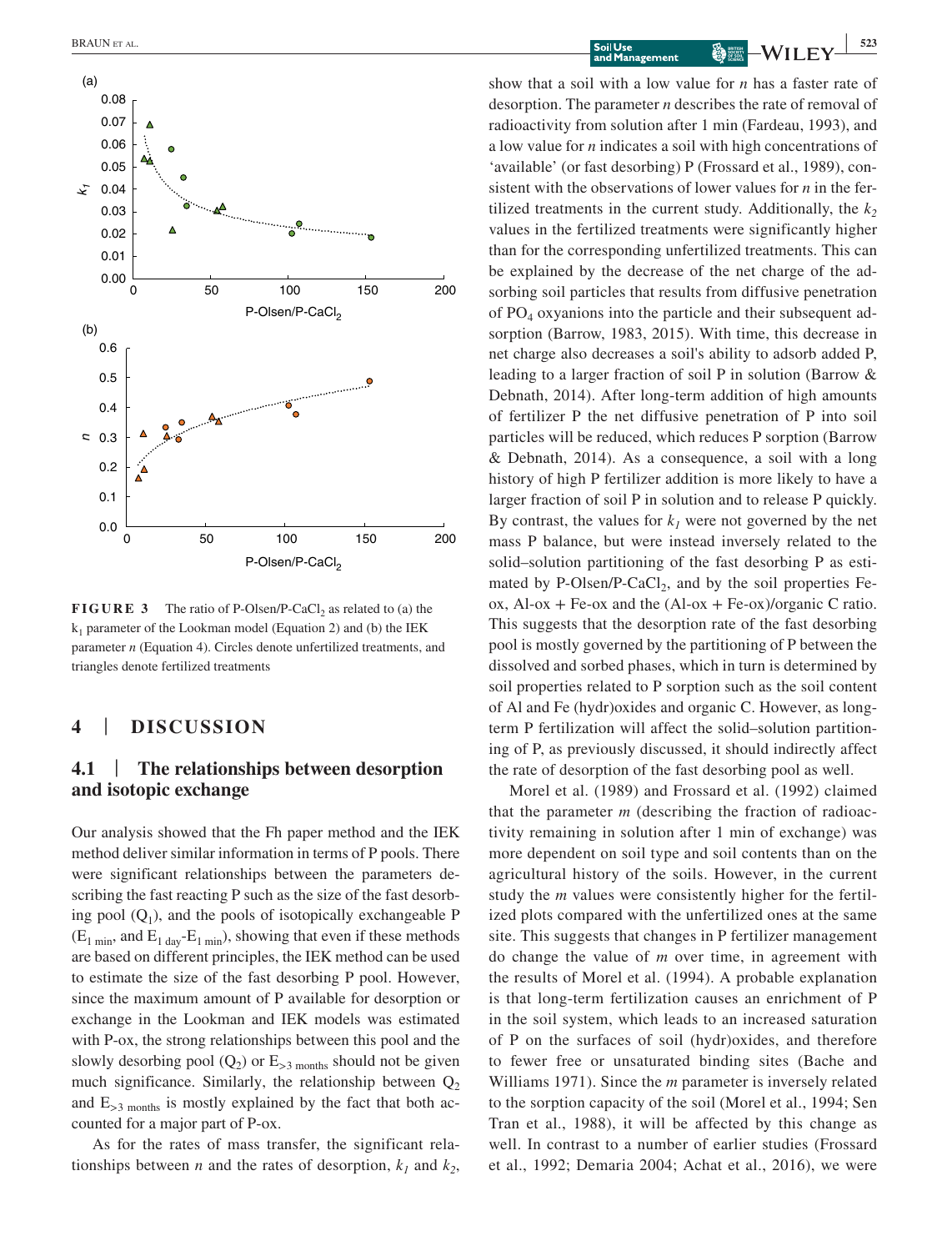**TABLE 5** IEK parameters C<sub>p</sub>, m, and n, and the isotopically exchangeable P (E) at 1 min, 20 days, 1 min to 1 day, 1 day to 3 months and > 3 months of exchange

|               |                |       |                  |                  |            |                       | $E_{1day} - E_{1min}$        | $E_{3 \text{ month}}$ - $E_{1 \text{ day}}$ |                         |
|---------------|----------------|-------|------------------|------------------|------------|-----------------------|------------------------------|---------------------------------------------|-------------------------|
| Location      |                | $C_p$ | $\boldsymbol{m}$ | $\boldsymbol{n}$ | $E_{1min}$ | $E_{20 \text{ days}}$ | $mg P$ kg soil <sup>-1</sup> |                                             | $E_{>3 \text{ months}}$ |
| Ekebo         | A <sub>3</sub> | 0.05  | 0.17             | 0.34             | 3.09       | 77.0                  | 29.3                         | 80.3                                        | 271                     |
|               | D <sub>3</sub> | 0.48  | 0.33             | 0.31             | 14.6       | 241                   | 103                          | 207                                         | 464                     |
| Fjärdingslöv  | A <sub>3</sub> | 0.04  | 0.19             | 0.31             | 2.12       | 37.4                  | 15.5                         | 33.8                                        | 87.5                    |
|               | D <sub>3</sub> | 2.02  | 0.54             | 0.17             | 37.4       | 140                   | 60.6                         | 66.4                                        | 232                     |
| Fors          | A <sub>3</sub> | 0.06  | 0.45             | 0.29             | 1.37       | 25.6                  | 9.74                         | 27.3                                        | 435                     |
|               | D <sub>3</sub> | 2.95  | 0.79             | 0.13             | 36.7       | 114                   | 45.9                         | 50.9                                        | 507                     |
| Högåsa        | A <sub>3</sub> | 0.09  | 0.50             | 0.46             | 1.56       | 127                   | 40.5                         | 150                                         | 214                     |
|               | D <sub>3</sub> | 0.85  | 0.84             | 0.30             | 8.88       | 171                   | 72.4                         | 154                                         | 428                     |
| Kungsängen    | A <sub>3</sub> | 0.04  | 0.15             | 0.39             | 2.27       | 99.1                  | 33.5                         | 118                                         | 349                     |
|               | D <sub>3</sub> | 1.09  | 0.35             | 0.24             | 31.0       | 255                   | 115                          | 180                                         | 608                     |
| Vreta Kloster | A <sub>3</sub> | 0.04  | 0.34             | 0.32             | 1.24       | 31.0                  | 11.3                         | 34.9                                        | 279                     |
|               | D <sub>3</sub> | 3.88  | 0.59             | 0.17             | 65.3       | 233                   | 99.7                         | 106                                         | 351                     |

not able to find any significant correlations between *m* and soil properties. Possibly this can be explained by the relatively small number of samples and by the small variation between soils in terms of Al-ox and Fe-ox (Table 1). Achat et al. (2016) found significant relationships between the IEK parameters  $C_p$ , *m* and *n*, and the ratio of organic C to  $Al-ox + Fe-ox$  for grasslands, but not for croplands. Consistent with the above reasoning, no such relationships were found in the current study.

## **4.2** | **Routine assessment of desorbable P**

Neither of the two kinetic methods used in the current study are suitable for routine soil testing, so to what extent can pools and rates of mass transfer be predicted using commonly used soil tests and extractions? Firstly, the close correspondence between the Lookman model parameter  $Q_1$  and P-Olsen is striking. It confirms previous studies (Guo et al., 1996; Menon et al., 1991; Moody et al., 2013) showing that P-Olsen approximates the pool of fast desorbing P, although the latter was determined in slightly different ways than in the current study. The AL test was more weakly related to  $Q_1$  (Figure 4b) and is likely to include slowly desorbing soil P in addition to that of the fast desorbing P pool. Consistent with this, Braun et al. (2019) showed that the AL test solubilized a larger fraction of P that is not isotopically exchangeable, particularly for soils dominated by calcium phosphates. There were strong relationships (i) between P-Olsen and the fast desorbing P pool,  $Q_1$ , and (ii) between the P-Olsen/P-CaCl<sub>2</sub> ratio and both the rate of desorption from the fast desorbing pool and the rate of isotopic exchange at  $t = 1$  min. In addition,

there was an inverse relationship between  $k_2$  and the P-ox/ P-Olsen ratio. Together, P-CaCl2, P-Olsen and P-ox could provide information on the size and availability to desorption of the fast and slowly desorbing P pools, which could not be obtained by the use of a single extraction.

# **5** | **CONCLUSIONS**

The two studied kinetic methods, P desorption in the presence of Fh papers and ionic exchange kinetics, were hypothesized to deliver similar types of information on the size of the fast desorbing pool and the rates of mass transfer between the solid and the solution phase. This was shown to be correct by the relationships found between the model parameters optimized for each method, most importantly between  $E_1$  min and the fast desorbing pool,  $Q_1$ , and between the IEK parameter *n*, describing the rate of exchange at  $t = 1$  min, and the rates of desorption,  $k_1$  and  $k_2$ , of the Lookman model. Our results also show that soils with higher values of *n* have a lower rate of desorption, a connection that was not previously known. Additionally, relationships were found between model parameter values and the results from classical chemical P extractions, which can be used to improve the interpretation of routine soil P testing results. A 'package' of routine tests consisting of extractions with  $CaCl<sub>2</sub>$ , Olsen and oxalate could provide information on the intensity factor  $(P-CaCl<sub>2</sub>)$ , the pool of fast desorbing P (P-Olsen), the rate of P desorption for the fast desorbing pool (the P-Olsen/P-CaCl<sub>2</sub> ratio) and the rate of P desorption for the slowly desorbing pool (the P-ox/P-Olsen ratio). The implementation of this package in Swedish routine soil P assessment would provide a more accurate assessment of the size and availability of soil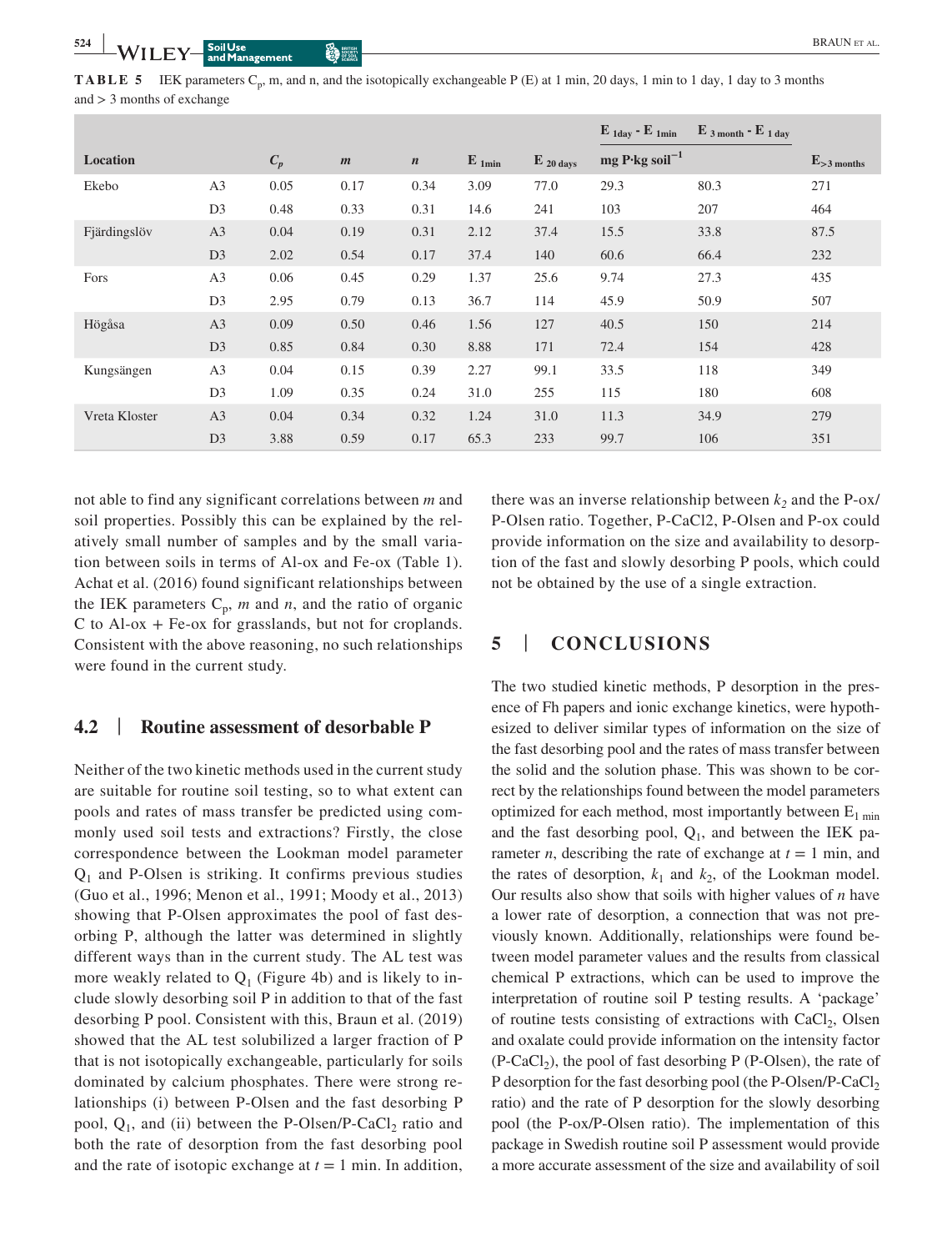

**FIGURE 4** Relationships between the IEK parameter *n* (unitless) and (a) the Lookman parameter  $k_1$  (hr<sup>-1</sup>), (linear,  $r^2 = .53$ ) and, (b) the Lookman parameter  $k_2$  (hr<sup>-1</sup>), (linear,  $r^2 = .52$ )

P for plant uptake and leaching, than the currently used AL extraction.

## **ACKNOWLEDGEMENTS**

This work was funded by Swedish Farmers' Foundation for Agricultural Research [Stiftelsen Lantbruksforskning; grant no. O-15-23-311]. We thank Elin Ljunggren and Dr. Agnieszka Renman for support during the phosphate extraction and analysis, and Dr. Laurie Schönholzer and Dr. Astrid Oberson for support during the isotopic exchange experiments.

### **DATA AVAILABILITY STATEMENT**

Data available on request from the authors.

#### **ORCID**

*Sabina Braun* <https://orcid.org/0000-0002-8953-154X> *Timothy I. McLaren* **D** [https://orcid.](https://orcid.org/0000-0002-5257-7755) [org/0000-0002-5257-7755](https://orcid.org/0000-0002-5257-7755) *J. R. Marius Tuyishime* [https://orcid.](https://orcid.org/0000-0001-6042-724X) [org/0000-0001-6042-724X](https://orcid.org/0000-0001-6042-724X) *Gunnar Börjesson* [https://orcid.](https://orcid.org/0000-0002-1715-583X) [org/0000-0002-1715-583X](https://orcid.org/0000-0002-1715-583X) *Jon Petter Gustafsson* **[https://orcid.](https://orcid.org/0000-0001-8771-7941)** [org/0000-0001-8771-7941](https://orcid.org/0000-0001-8771-7941)

#### **REFERENCES**

- Achat, D. L., Pousse, N., Nicolas, M., Brédoire, F. & Augusto, L. (2016). Soil properties controlling inorganic phosphorus availability: General results from a national forest network and a global compilation of the literature. *Biogeochemistry*, *127*, 255–272. [https://](https://doi.org/10.1007/s10533-015-0178-0) [doi.org/10.1007/s10533-015-0178-0](https://doi.org/10.1007/s10533-015-0178-0)
- Aigner, M., Fardeau, J. C. & Zapata, F. (2002). Does the Pi strip method allow assessment of the available soil P?: Comparison against the reference isotope method. *Nutrient Cycling in Agroecosystems*, *63*, 49–58. [https://doi.org/10.1023/A:10205](https://doi.org/10.1023/A:1020530617559) [30617559](https://doi.org/10.1023/A:1020530617559)
- Bache, B. W. & Williams, E. G. (1971). A phosphate sorption index for soils. *Journal of Soil Science*, *22*, 289–301. [https://doi.](https://doi.org/10.1111/j.1365-2389.1971.tb01617.x) [org/10.1111/j.1365-2389.1971.tb01617.x](https://doi.org/10.1111/j.1365-2389.1971.tb01617.x)
- Barrow, N. J. (1983). A mechanistic model for describing the sorption and desorption of phosphate by soil. *Journal of Soil Science*, *34*(4), 733–750. [https://doi.org/10.1111/j.1365-2389.1983.tb010](https://doi.org/10.1111/j.1365-2389.1983.tb01068.x) [68.x](https://doi.org/10.1111/j.1365-2389.1983.tb01068.x)
- Barrow, N. J. (2015). Soil phosphate chemistry and the P-sparing effect of previous phosphate applications. *Plant and Soil*, *397*, 401–409. <https://doi.org/10.1007/s11104-015-2514-5>
- Barrow, N. & Debnath, A. (2014). Effect of phosphate status on the sorption and desorption properties of some soils of northern India. *Plant and Soil*, *378*, 383–395. [https://doi.org/10.1007/](https://doi.org/10.1007/s11104-014-2042-8) [s11104-014-2042-8](https://doi.org/10.1007/s11104-014-2042-8)
- Bergström, L., Kirchmann, H., Djodjic, F., Kyllmar, K., Ulén, B., Liu, J., Andersson, H., Aronsson, H., Börjesson, G., Kynkäänniemi, P., Svanbäck, A. & Villa, A. (2015). Turnover and losses of phosphorus in Swedish agricultural soils: Long-term changes, leaching trends, and mitigation measures. *Journal of Environmental Quality*, *44*, 512–523. <https://doi.org/10.2134/jeq2014.04.0165>
- Börling, K., Kvarmo, P., Listh, U., Malgeryd, J. & Stenberg, M. (2017). Rekommendationer för gödsling och kalkning 2018. Jordbruksverket, Sweden. Retrieved from: [http://www2.jordbruksv](http://www2.jordbruksverket.se/download/18.5593fa9915fcd5f0f5491234/1511444151428/jo17_4.pdf.html) [erket.se/download/18.5593fa9915fcd5f0f5491234/1511444151428/](http://www2.jordbruksverket.se/download/18.5593fa9915fcd5f0f5491234/1511444151428/jo17_4.pdf.html) [jo17\\_4.pdf.html](http://www2.jordbruksverket.se/download/18.5593fa9915fcd5f0f5491234/1511444151428/jo17_4.pdf.html)
- Braun, S., Warrinnier, R., Börjesson, G., Ulén, B., Smolders, E. & Gustafsson, J. P. (2019). Assessing the ability of soil tests to estimate labile phosphorus in agricultural soils: Evidence from isotopic exchange. *Geoderma*, *337*, 350–358. [https://doi.org/10.1016/j.](https://doi.org/10.1016/j.geoderma.2018.09.048) [geoderma.2018.09.048](https://doi.org/10.1016/j.geoderma.2018.09.048)
- Carlgren, K. & Mattsson, L. (2001). Swedish Soil Fertility Experiments. *Acta Agriculturae Scandinavica, Section B - Soil & Plant Science*, *51*, 49–76. [https://doi.org/10.1080/0906471017](https://doi.org/10.1080/090647101753483787) [53483787](https://doi.org/10.1080/090647101753483787)
- Chardon, W. J., Menon, R. G. & Chien, S. H. (1996). Iron oxide impregnated filter paper  $(P_i$  test): A review of its development and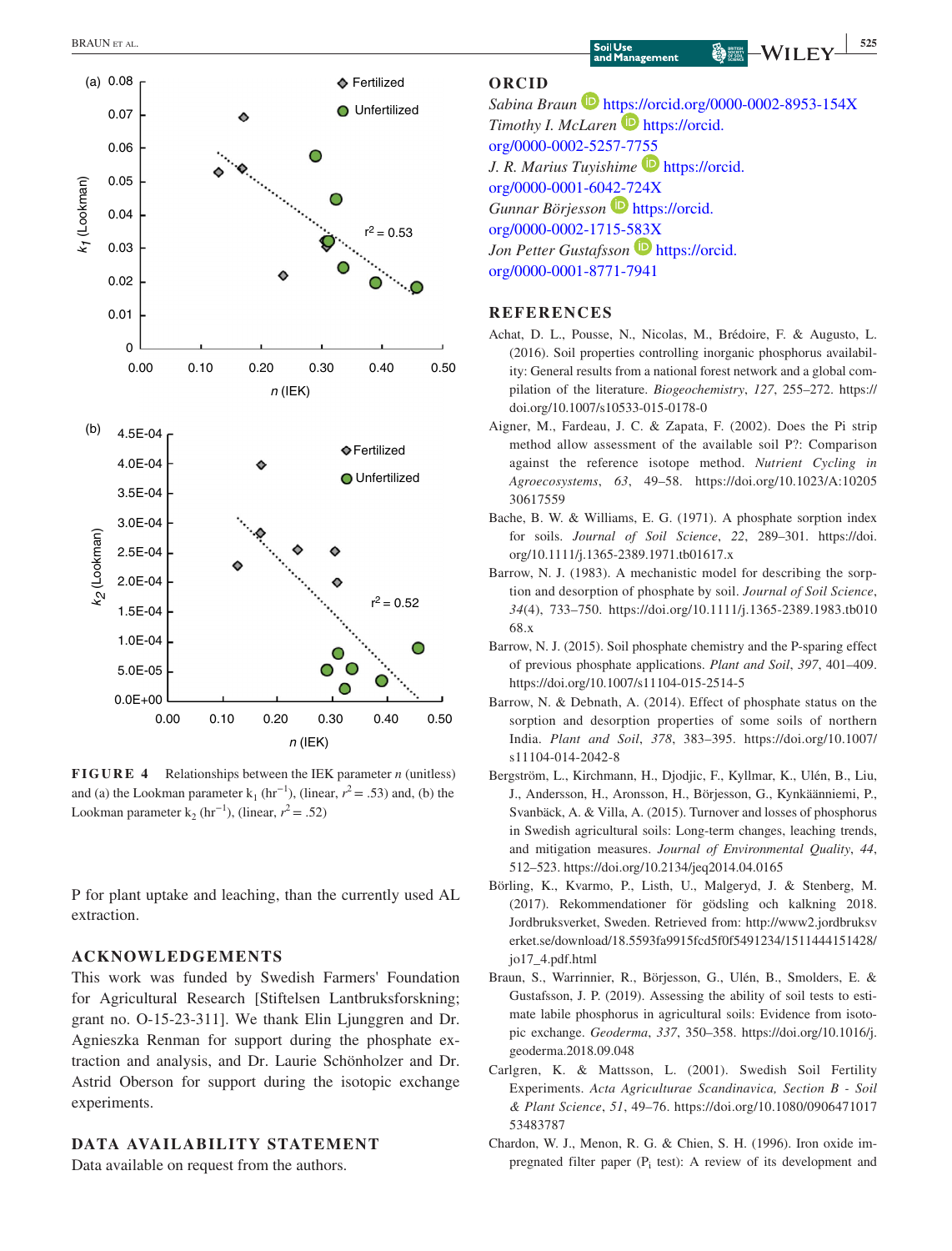methodological research. *Nutrient Cycling in Agroecosystems*, *46*, 41–51. <https://doi.org/10.1007/BF00210223>

- Demaria, P. (2004). Factors controlling phosphate exchangeability and release in agricultural soils (Doctoral dissertation, ETH Zurich). Retrieved from: [https://www.research-collection.ethz.ch/bitstream/](https://www.research-collection.ethz.ch/bitstream/handle/20.500.11850/148750/1/eth-27984-01.pdf) [handle/20.500.11850/148750/1/eth-27984-01.pdf](https://www.research-collection.ethz.ch/bitstream/handle/20.500.11850/148750/1/eth-27984-01.pdf)
- Demaria, P., Flisch, R., Frossard, E. & Sinaj, S. (2005). Exchangeability of phosphate extracted by four chemical methods. *Journal of Plant Nutrition and Soil Science*, *168*, 89–93. [https://doi.org/10.1002/](https://doi.org/10.1002/jpln.200421463) [jpln.200421463](https://doi.org/10.1002/jpln.200421463)
- Djodjic, F., Börling, K. & Bergström, L. (2004). Phosphorus leaching in relation to soil type and soil phosphorus content. *Journal of Environmental Quality*, *33*, 678–684. [https://doi.org/10.2134/jeq20](https://doi.org/10.2134/jeq2004.6780) [04.6780](https://doi.org/10.2134/jeq2004.6780)
- do Carmo Horta, M., Roboredo, M., Coutinho, J. & Torrent, J. (2010). Relationship between Olsen P and Ammonium Lactate-Extractable P in Portuguese Acid Soils. *Communications in Soil Science and Plant Analysis*, *41*, 2358–2370. [https://doi.org/10.1080/00103](https://doi.org/10.1080/00103624.2010.508296) [624.2010.508296](https://doi.org/10.1080/00103624.2010.508296)
- Doherty, J. (2010). *PEST. Model-independent parameter estimation. User manual*, 5th edn. : Watermark Numerical Computing.
- Egnér, H., Riehm, H. & Domingo, W. (1960). Untersuchungen über die chemische Bodenanalyse als Grundlage für die Beurteilung des Nährstoffzustandes der Böden. II. Chemische Extraktionsmethoden zur Phosphor-und Kaliumbestimmung. *Kungliga Lantbrukshögskolans Annaler*, *26*, 199–215.
- Eriksson, A., Hesterberg, D., Klysubun, W. & Gustafsson, J. (2016). Phosphorus dynamics in Swedish agricultural soils as influenced by fertilization and mineralogical properties: Insights gained from batch experiments and XANES spectroscopy. *Science of the Total Environment*, *566*, 1410–1419. [https://doi.org/10.1016/j.scito](https://doi.org/10.1016/j.scitotenv.2016.05.225) [tenv.2016.05.225](https://doi.org/10.1016/j.scitotenv.2016.05.225)
- Eriksson, J., Mattsson, L. & Söderström, M. (2010). Current status of Swedish arable soils and cereal crops. Data from the period 2001- 2007. *Rapport 6349*. Naturvårdsverket, Sweden. Retrieved from: [https://www.naturvardsverket.se/Documents/publikationer/978-91-](https://www.naturvardsverket.se/Documents/publikationer/978-91-620-6349-8.pdf) [620-6349-8.pdf](https://www.naturvardsverket.se/Documents/publikationer/978-91-620-6349-8.pdf)
- Fardeau, J. J. A. (1993). Available soil phosphate: Its representation by a functional multiple compartment model. *Agronomie*, *13*, 317–331.
- Fardeau, J. (1995). Dynamics of phosphate in soils. *An Isotopic Outlook. Fertilizer Research*, *45*, 91–100. [https://doi.org/10.1007/](https://doi.org/10.1007/BF00790658) [BF00790658](https://doi.org/10.1007/BF00790658)
- Fardeau, J., Morel, C. & Jappe, J. (1985). Exchange kinetics of phosphate ions in the soil-solution system. Experimental verification of theoretical equation. Comptes Rendus de l'Academie des Sciences Serie 3 Sciences de la Vie, 300, 371–376.
- Frossard, E., Achat, D. L., Bernasconi, S. M., Bünemann, E. K., Fardeau, J.-C., Jansa, J., Morel, C., Rabeharisoa, L., Randriamanantsoa, L., Sinaj, S., Tamburini, F. & Oberson, A. (2011). The use of tracers to investigate phosphate cycling in soilplant systems. In E. Bünemann, A. Oberson & E. Frossard (Eds), *Phosphorus in action: Biological processes in soil phosphorus cycling* (pp. 59–91). :Springer.
- Frossard, E., Brossard, M., Hedley, M. J. & Metherell, A. (1995). Reactions controlling the cycling of P in soils. In H. Tiessen (Ed.), *Phosphorus in global environment* (pp. 107–137). John Wiley & Sons Ltd.
- Frossard, E., Demaria, P., Sinaj, S. & Schärer, M. (2014). A flow-through reactor to assess potential phosphate release from agricultural

soils. *Geoderma*, *219*, 125–135. [https://doi.org/10.1016/j.geode](https://doi.org/10.1016/j.geoderma.2013.12.015) [rma.2013.12.015](https://doi.org/10.1016/j.geoderma.2013.12.015)

- Frossard, E., Fardeau, J., Ognalaga, M. & Morel, J.-L.. (1992). Influences of agricultural practices, soil properties and parent material on the phosphate buffering capacity of cultivated soils developed in temperate climates. *European Journal of Agronomy*, *1*, 45–50. [https://](https://doi.org/10.1016/S1161-0301(14)80061-0) [doi.org/10.1016/S1161-0301\(14\)80061-0](https://doi.org/10.1016/S1161-0301(14)80061-0)
- Frossard, E., Morel, J. L., Fardeau, J. C. & Brossard, M. (1994). Soil Isotopically Exchangeable Phosphorus: A Comparison between E and L Values. *Soil Science Society of America Journal*, *58*, 846–851. <https://doi.org/10.2136/sssaj1994.03615995005800030031x>
- Frossard, E. & Sinaj, S. (1997). The Isotope Exchange Kinetic Technique: A Method to Describe the Availability of Inorganic Nutrients: Applications to K, P, S and Zn. *Isotopes in Environmental and Health Studies*, *33*, 61–77. [https://doi.org/10.1080/1025601980](https://doi.org/10.1080/10256019808036360) [8036360](https://doi.org/10.1080/10256019808036360)
- Frossard, E., Stewart, J.W.B. & StArnaud, R.J. (1989). Distribution and mobility of phosphorus in grassland and forest soils of Saskatchewan. *Canadian Journal of Soil Science*, *69*, 401–416. <https://doi.org/10.4141/cjss89-040>
- Guo, F., Yost, R. S. & Jones, R. C. (1996). Evaluating iron-impregnated paper strips for assessing available soil phosphorus. *Communications in Soil Science and Plant Analysis*, *27*, 2561–2590. [https://doi.](https://doi.org/10.1080/00103629609369723) [org/10.1080/00103629609369723](https://doi.org/10.1080/00103629609369723)
- Helfenstein, J., Jegminat, J., McLaren, T. I. & Frossard, E. (2018). Soil solution phosphorus turnover: Derivation, interpretation, and insights from a global compilation of isotope exchange kinetic studies. *Biogeosciences*, *15*(1), 105–114. [https://doi.org/10.5194/](https://doi.org/10.5194/bg-15-105-2018) [bg-15-105-2018](https://doi.org/10.5194/bg-15-105-2018)
- Holford, I. (1997). Soil phosphorus: Its measurement, and its uptake by plants. *Soil Research*, *35*, 227–240.<https://doi.org/10.1071/S96047>
- Houba, V. J. G., Temminghoff, E. J. M., Gaikhorst, G. A. & Vark, V. W. (2000). Soil analysis procedures using 0.01 M calcium chloride as extraction reagent. *Communications in Soil Science & Plant Analysis*, *31*, 1299–1396. [https://doi.org/10.1080/0010362000](https://doi.org/10.1080/00103620009370514) [9370514](https://doi.org/10.1080/00103620009370514)
- Jordan-Meille, L., Rubæk, G. H., Ehlert, P. A. I., Genot, V., Hofman, G., Goulding, K., Recknagel, J., Provolo, G. & Barraclough, P. (2012). An overview of fertilizer-P recommendations in Europe: Soil testing, calibration and fertilizer recommendations. *Soil Use and Management*, *28*, 419–435.<https://doi.org/10.1111/j.1475-2743.2012.00453.x>
- Kirchmann, H. (1991). Properties and classification of soils of the Swedish long-term fertility experiments: I. Sites at Fors and Kungsängen. *Acta Agriculturae Scandinavica*, *41*, 227–242. [https://](https://doi.org/10.1080/00015129109439905) [doi.org/10.1080/00015129109439905](https://doi.org/10.1080/00015129109439905)
- Kirchmann, H., Eriksson, J. & Snäll, S. (1999). Properties and classification of soils of the Swedish long-term fertility experiments: IV. Sites at Ekebo and Fjärdingslöv. *Acta Agriculturae Scandinavica, Section B - Soil & Plant Science*, *49*, 25–38. [https://doi.org/10.1080/09064](https://doi.org/10.1080/09064719950135678) [719950135678](https://doi.org/10.1080/09064719950135678)
- Kirchmann, H., Snäll, S., Eriksson, J. & Mattsson, L. (2005). Properties and classification of soils of the Swedish long-term fertility experiments: V. Sites at Vreta Kloster and Högåsa. *Acta Agriculturae Scandinavica, Section B - Soil & Plant Science*, *55*, 98–110. [https://](https://doi.org/10.1080/09064710510008711) [doi.org/10.1080/09064710510008711](https://doi.org/10.1080/09064710510008711)
- Lookman, R., Freese, D., Merckx, R., Vlassak, K. & van Riemsdijk, W. H. (1995). Long-term kinetics of phosphate release from soil. *Environmental Science & Technology*, *29*, 1569–1575. [https://doi.](https://doi.org/10.1021/es00006a020) [org/10.1021/es00006a020](https://doi.org/10.1021/es00006a020)